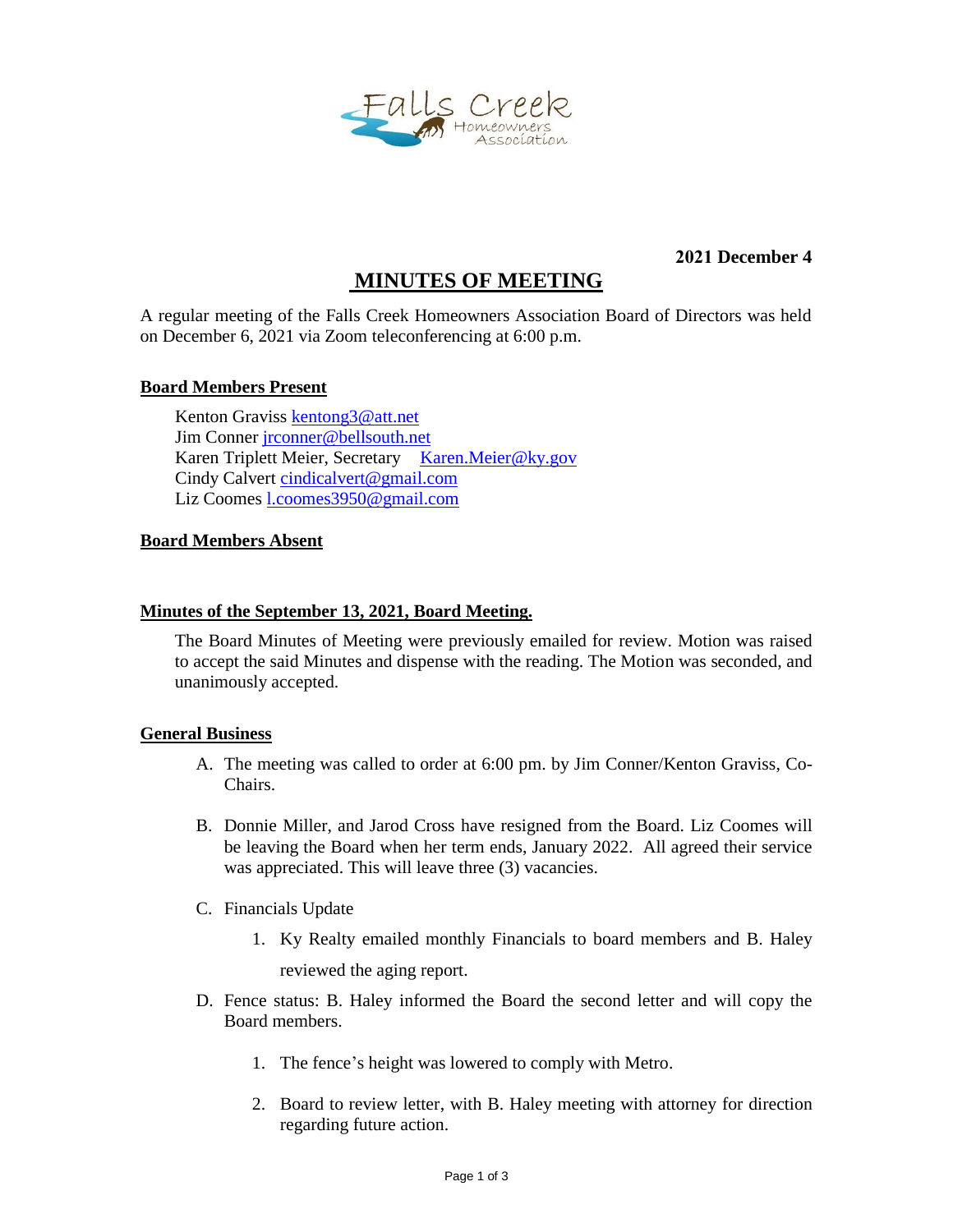

# **2021 December 4**

3. J. Conner and B. Haley to meet with the homeowners

## **Old Business**

 $\overline{a}$ 

- A. B. Haley discussed landscaping pricing and contracts.
	- 1. Walker won't increase prices for snow removal and mowing.
	- 2. Hayden can be used for landscaping
- B. Christmas lights were outsourced by Walker but will be completed by Tuesday, December 7. He will not outsource next year.
- C. The budget and dues were mailed
	- 1. A motion was made to cancel the 2022 Annual Meeting if no venue available.
	- 2. The Harrods Creek Fire Department has suspended their meeting hall availability due to covid.
	- 3. C. Calvert will check with other venues for availability.<sup>1</sup> Possible dates suggested were January10, 2022, January 24, 2022; 6:30 p.m. – 7:30 p.m.
- D. J. Conner requested that nominations for Board members, with the nominees' permission, be included in the letter with the dues payment instructions.
- E. Back entrance truck damage follow-up.
	- 1. Notice was made that Walker had not been paid by the trucking company.
	- 2. B. Haley emailed copy of the unpaid invoice to the trucking company approximately forty-five (45) days ago and will notify the Board of response.
	- 3. The motion was made to pay Walker. The Motion was seconded, and unanimously accepted.

 $1 \text{ C}$ . Calvert investigated venue possibilities; however, due to covid, she later reported none were available.